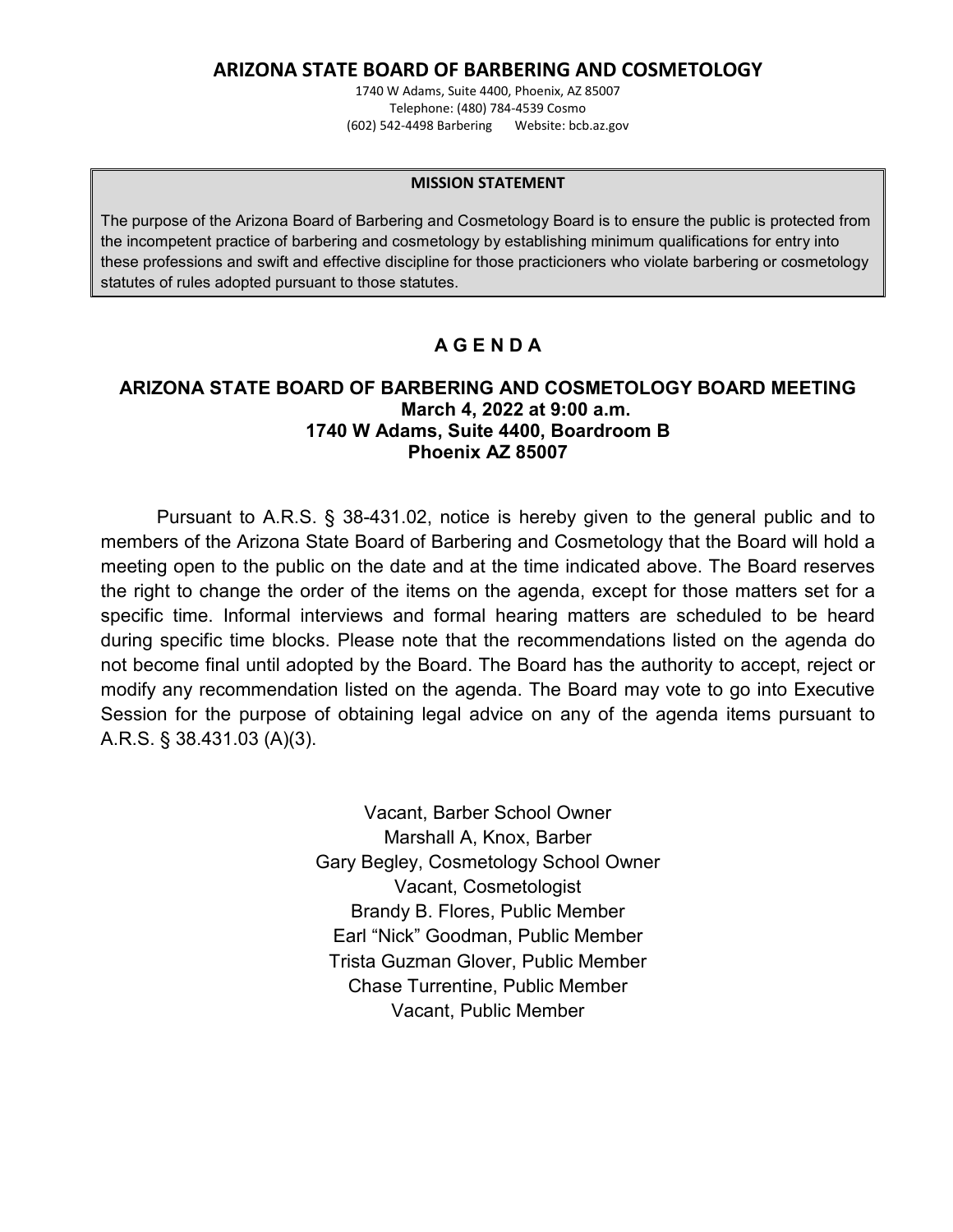- **1. Call to Order**
- **2. Pledge of Allegiance**
- **3. Roll Call & Introduction of Board Members**
- **4. Roll Call & Introduction of Board Staff**

# **BOARD BUSINESS**

The Board may vote to go into Executive Session to obtain legal advice pursuant to A.R.S. § 38-431.03 (A) (3).

- 1. Review of the Telephonic-Virtual Board Minutes of December 17, 2021.
- 2. Board Member Declaration of Conflict of Interest.

3. Discussion, Consideration and Possible Action on Election of New Board Officers Pursuant to A.R.S. § 32-503 (A).

- Chair
- Vice-Chair
- Secretary/Treasurer

4. Report and Discussion on Executive Order 2022-01 Moratorium on Rulemaking to Promote Job Creation and Economic Development; Internal Review of Administrative Rules.

5. Update regarding on Professional Credential Services (PCS) Examination including the Written Practical Exam Via Computer-Based Testing (CBT) and updated Contract.

6. Review Discussion and Possible Action Regarding Selection of the Board Executive Director. **10:00 a.m.**

The Board may vote to go into Executive Session pursuant to: A.R.S. § 38-431.03(A)(1) (to discuss personnel matters); A.R.S. § 38-431.03(A)(2) (to discuss confidential information); and A.R.S. § 38-431.03(A)(3) (to receive legal advice).

- Review of the applications and selection of applicants to be interviewed by the Board;
- Review of the candidate interview questions and selection of questions for the Executive Director Interview;
- Discussion of the interview and selection process including the timeline for the candidate interviews.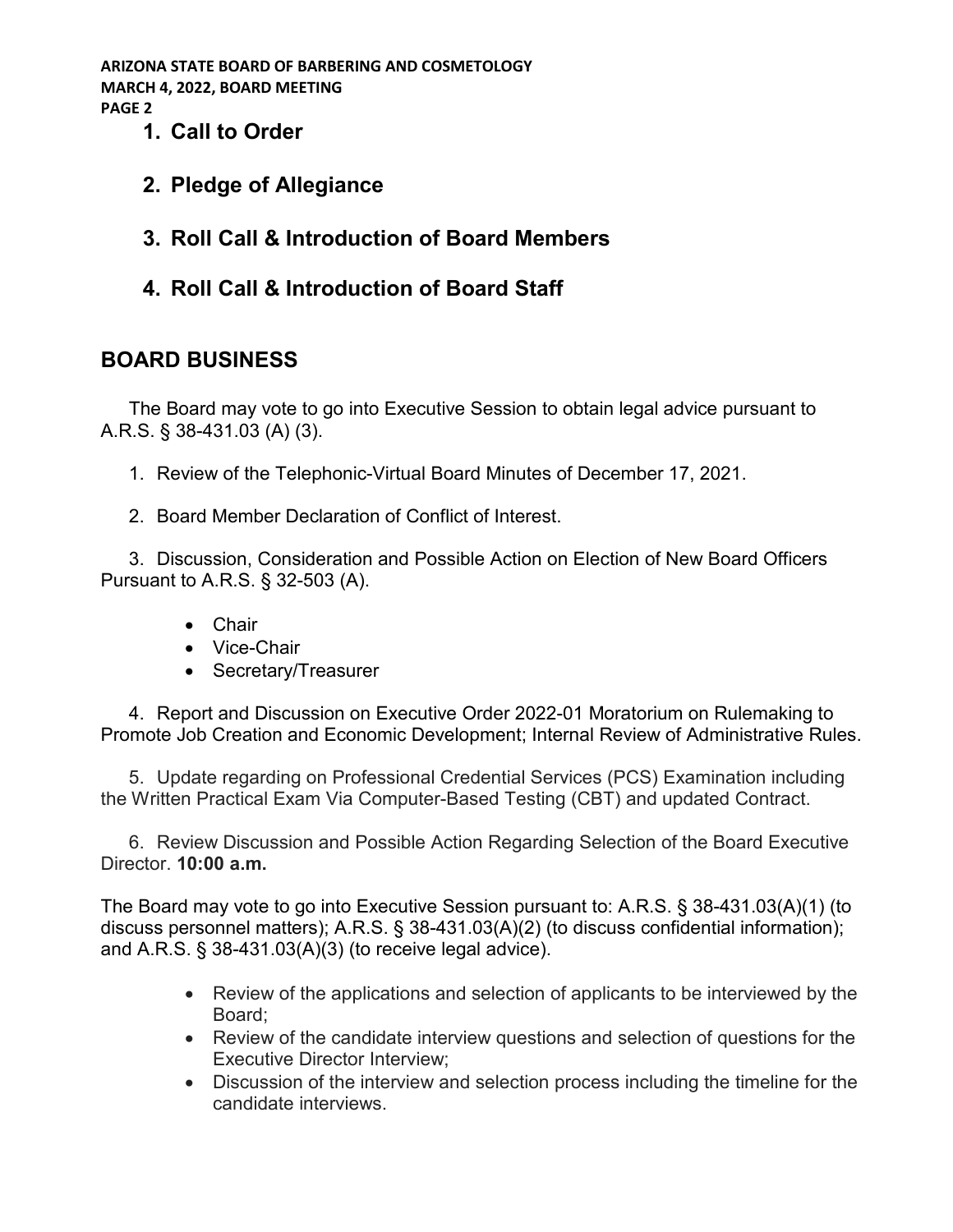7. Practical Tips for Regulatory Board Members – Conducting Effective Board Meetings Training.

8. Welcome and Board Member Dialogue with Visiting Cosmetology Students & Instructors/Faculty.

# **EXECUTIVE DIRECTOR'S REPORT**

1. Report and Discussion Board Technology.

❖ Raymond Devine, Project Manager

2. Summary of Current Events that Affect the Arizona State Board of Cosmetology A.R.S. § 38-431.02 (K).

# **CONSENT AGENDA**

The Consent Agenda items may be considered for approval as a single action unless a Board Member or any other interested party wishes to remove the item for discussion.

The Board may vote to go into Executive Session to discuss and consider records exempt by law from public inspection, including the receipt and discussion of information, or testimony that is confidential by State or Federal law on all agenda items under Steps 1, 2 & 3 pursuant to A.R.S. § 38-431.03 (A) (2).

# **STEP 1: COMPLAINT REVIEW**

## **A. Recommended Application Denials A.R.S. § 32-572.**

None

## **B. Recommended Dismissals A.R.S. § 32-573 (B) (1).**

|    | 95613       | Imaj Institute School #ASL24<br>Phoenix Photonix Inc.       | (No evidence found to support allegations) |
|----|-------------|-------------------------------------------------------------|--------------------------------------------|
|    |             | Gary Begley #31400143, President/C.E.O.                     |                                            |
|    |             | Margaret Begley #'s 71200016 & 31000609, Secretary/Director |                                            |
| 2. | 96094       | Jaquelin Suarez #10701014                                   | (No evidence found to support allegations) |
| 3. | 96301       | Scottsdale Skin & Hollistic Unlicensed                      | (Referred to Proper Authorities)           |
|    |             | Scottsdale Skin & Hollistic Health/Bellezza LLC, Owner      |                                            |
|    |             | Stephanie Maass, Member                                     |                                            |
|    |             | Eric Maass, Member                                          |                                            |
|    |             | KaCee Lin Schaeffer #31700345, Licensee                     |                                            |
| 4. | 95604/95738 | Nails by Yen #'s SNT17340 & SAES17945                       | (Inspection was done August 23, 2019)      |
|    |             | Tung Thanh Lam #50100215, Member                            |                                            |
| 5. | 96662       | Pinky Nails and Spa 1 #SNT18785                             | (Settled between parties)                  |
|    |             | Pinky Nails and Spa 1 LLC, Owner                            |                                            |
|    |             | Tommy Juan #50500243, Member                                |                                            |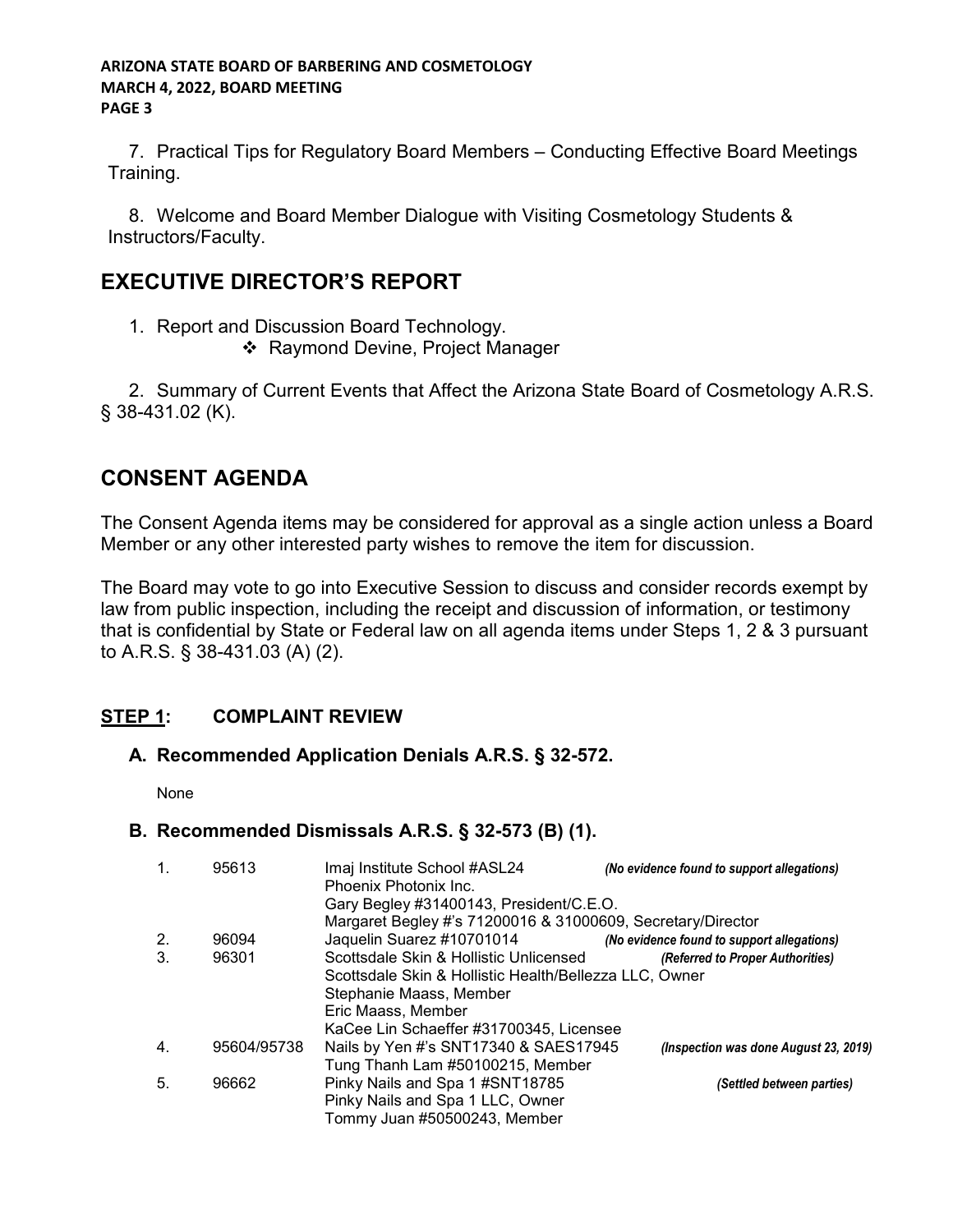|     |             | Hien Thanh Nguyen, Member                                                       |
|-----|-------------|---------------------------------------------------------------------------------|
|     |             | Tran Ngoc, Member                                                               |
| 6.  | 96666/96667 | Allora Nails and Spa #'s SNT19773 & SAES22128<br>(No evidence found to          |
|     |             | Han Ngoc Nguyen #'s 50500139 & 30600809, Owner<br>support allegations)          |
| 7.  | 96845       | Tawnie Williams #10501694<br>(No evidence found to support allegations)         |
| 8.  | 96877       | Premier Salon #SCOS29146<br>(No evidence found to support allegations)          |
|     |             | Premier Salon LLC, Owner                                                        |
|     |             | Karina Noemi Schofield #31800766, Member                                        |
| 9.  | 96896/96897 | Gelish Nails by Bebe #'s SNT19455 & SAES21599<br>(No evidence found to          |
|     |             | Gelish Nails by Bebe LLC, Owner<br>support allegations)                         |
|     |             | Tuan Trinh #51000328, Member/Manager                                            |
| 10. | 97033       | Taylor Suhy, #11900912, Licensee<br>(No evidence found to support allegations)  |
| 11. | 97043       | Radiant Rituals Beauty Bar #SAES22691<br>(No evidence found to support          |
|     |             | Brianna Koster #31600321<br>allegations)                                        |
| 12. | 97078       | Pure Relaxation Spa LLC #SAES21974<br>(No evidence found to support             |
|     |             | Pure Relaxation Spa LLC, Owner<br>allegations)                                  |
|     |             | Tysie Robinson, Manager                                                         |
| 13. | 97079       | Zyria Lopez Martinez #31700894<br>(No evidence found to support allegations)    |
| 14. | 97080       | Fantastic Sams #15 #SCOS21820<br>(No evidence found to support allegations)     |
|     |             | Salon Investments LLC, Owner                                                    |
|     |             | <b>Sterling Skipper, Member</b>                                                 |
|     |             | Sonny Ledgewood, Member                                                         |
|     |             | Susan Levelle #18600446, Licensee                                               |
| 15. | 97105       | The Lounge Spa & Nails #SCOS31589<br>(No evidence found to support allegations) |
|     |             | Annlynn Beauty Salon LLC, Owner                                                 |
|     |             | Annlinh Strauss, Member                                                         |
| 16. | 97109       | Arizona Ranch & Rodeo Gear LLC #SCOS31233<br>(No evidence found to              |
|     |             | Arizona Ranch & Rodeo Gear LLC, Owner<br>support allegations)                   |
|     |             | Caroline Frost, Member                                                          |
|     |             | Melissa Arthur #31900678, Licensee                                              |
| 17. | 97133/97139 | Biagio 7 Nails #'s SNT18777 & SAES20246<br>(No evidence found to support        |
|     |             | Biagio 7 Nails & Spa LLC, Owner<br>allegations)                                 |
|     |             | Phuoc N Tran #'s 30900358 & 50601346, Member                                    |
|     |             | Nhieu V Pham #50401415, Member                                                  |
| 18. | 97148/97149 | Kim Perfect Nails LLC #'s SNT17006 & SAES17457<br>(No evidence found to         |
|     |             | Kim Perfect Nails LLC, Owner<br>support allegations)                            |
|     |             | Tinh Nguyen, Member                                                             |
|     |             | Thuong Thi Kim Phan #'s 50900211 & 31300149, Member                             |
| 19. | 97150       | Vivid Skin and Laser Center #SCOS28546<br>(No evidence found to support         |
|     |             | Vivid Skin and Laser Center LLC, Owner<br>allegations)                          |
|     |             | Shaun Robert Booth, Member                                                      |
|     |             | Maegan M. Booth #31600681, Member                                               |
|     |             | Kasey Ramirez #11400466, Member                                                 |
| 20. | 97154       | Turning Point Beauty College #CSL00230<br>(No evidence found to support         |
|     |             | 5 Star Enterprises LLC, Owner<br>allegations)                                   |
|     |             | Nhu Bui Holder, Member                                                          |
|     |             | Thoa D. Pham, Member                                                            |
|     |             | <b>Curtis Holder, Statutory Agent</b>                                           |
|     |             | Ashley Singh #91800001, Instructor in Charge                                    |
| 21. | 97155/97167 | Nails Plus LLC #'s SNT19805 & SAES22271<br>(No evidence found to support        |
|     |             | Nails Plus LLC, Owner<br>allegations)                                           |
|     |             | Tuong Vi T. Nguyen, Member                                                      |
|     |             | Thi Yen Nhi Nguyen, Member                                                      |
| 22. | 97161/97162 | The Nail Lounge Gilbert #'s SNT18734 & SAES20154<br>(No evidence found to       |
|     |             | The Nail Lounge Gilbert LLC, Owner<br>support allegations)                      |
|     |             | Binh Lam #59600678, Member                                                      |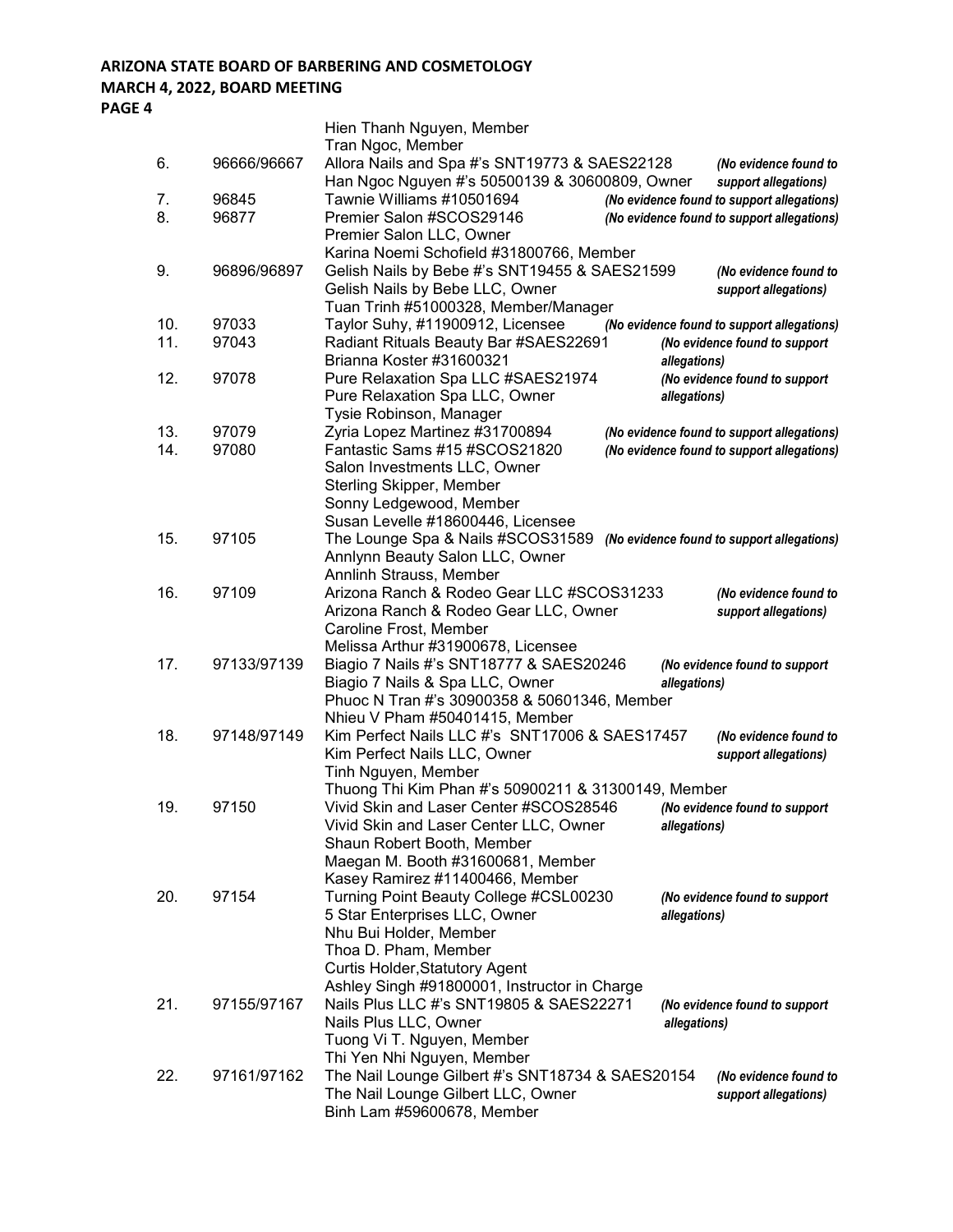# **ARIZONA STATE BOARD OF BARBERING AND COSMETOLOGY**

#### **MARCH 4, 2022, BOARD MEETING**

**PAGE 5**

| 23. | 97164/97166 | 8 Pretty Nails Spa #'s SNT19730 & SAES22120 (No evidence found to support<br>8 Pretty Nails Spa LLC, Owner<br>allegations) |
|-----|-------------|----------------------------------------------------------------------------------------------------------------------------|
|     |             | Thuy Vo, Member                                                                                                            |
|     |             | Tuong Tran, Member                                                                                                         |
| 24. | 97197/97198 | Regal Nails 3241 #'s SNT19397 & SAES21408<br>(No evidence found to support                                                 |
|     |             | Tri Minh Pham LLC, Owner<br>allegations)                                                                                   |
|     |             | Tri Minh Pham #50300014, Member                                                                                            |
| 25. | 97202       | Fashion Nails & Spa #SNT16604<br>(No evidence found to support allegations)                                                |
|     |             | Hoa T. Vo #59800063, Owner                                                                                                 |
| 26. | 97226       | Rumur Aesthetics #SAES22813<br>(No evidence found to support allegations)                                                  |
|     |             | Rumur Stamps #31900326, Owner                                                                                              |
| 27. | 97231       | Danielle Boldon #10100060, Licensee (No evidence found to support allegations)                                             |
| 28. | 97241       | Hourglass Body and Beauty Bar #SAES22711<br>(No evidence found to support                                                  |
|     |             | Hourglass Body and Beauty Bar LLC, Owner<br>allegations)                                                                   |
|     |             | Elizabeth Michelle Mchaney, Member                                                                                         |
| 29. | 97255       | N & G Studio #SCOS31452<br>(No evidence found to support allegations)                                                      |
|     |             | Natalie Polanco Quezada #12000898, Owner                                                                                   |

# **C. Recommended Non-Disciplinary Letter of Concern A.R.S. § 32-573 (B)(2).**

| 1.  | 96499/96500 | Nail Galleria #'s SNT19555 & SAES21746                                       | (Inactive Establishment License and     |
|-----|-------------|------------------------------------------------------------------------------|-----------------------------------------|
|     |             | Hong Kim Tran #'s 51600252 & 31800505, Owner unlicensed operator, violations |                                         |
| 2.  | 96546/96547 | Brian Phuoc Bui #50401124, Owner                                             | found on January 04, 2021)              |
|     |             | I-U Nails & Spa #'s SNT19195 & SAES20983                                     | (Inactive Establishment License)        |
|     |             | I-U Nails & Spa LLC, Owner                                                   |                                         |
|     |             | Pham Uyen Thi My #;s 51000427 & 31200654, Member                             |                                         |
|     |             | Tracy Eihausen, Member                                                       |                                         |
|     |             | Eugene Eihausen, Member                                                      |                                         |
| 3.  | 96549       | C-Nails #SCOS28917                                                           | (Inactive Establishment License)        |
|     |             | C-Nails LLC, Owner                                                           |                                         |
|     |             | Lan Thi Ngoc Nguyen #'s 50300276 & 30600802, Member                          |                                         |
| 4.  | 96550       | Peaceful Gypsy #SCOS28871                                                    | (Inactive Establishment License)        |
|     |             | Peaceful Gypsy LLC, Owner                                                    |                                         |
|     |             | Christina Croutch #10600505, Member                                          |                                         |
| 5.  | 96553       | Moxie Salon and Spa #SCOS27930                                               | (Inactive Personal License)             |
|     |             | Moxie Salon and Spa LLC, Owner                                               |                                         |
|     |             | Nicholette Lynn Stiffler #'s 51100221 & 31100154, Member                     |                                         |
| 6.  | 96554       | Hair on Madison Avenue #SCOS29339                                            | (Inactive Personal License)             |
|     |             | Madison Dorsey #11601881, Owner/Manager                                      |                                         |
| 7.  | 96595/96596 | Anthem Nails & Spa #'s SNT19276 & SAES21151 (Inactive Establishment License) |                                         |
|     |             | Anthem Nails & Spa by Sarah Inc., Owner                                      |                                         |
|     |             | Tuan Nguyen, Member                                                          |                                         |
| 8.  | 96769       | Meraki Hair Studio by Ruby #SCOS29285                                        | (Inactive Establishment License)        |
|     |             | Jennifer Schenker #10600348, Owner                                           |                                         |
| 9.  | 96785       | Pro Nails By Tina #SNT16504                                                  | (Inactive Establishment License)        |
|     |             | Stat Phoenix 888 Corp., Owner                                                |                                         |
|     |             | Chloe Thai #10900438, Director/Secretary                                     |                                         |
| 10. | 96908       | The Nail Artistry #SNT18906                                                  | (Display of personal license & reuse of |
|     |             | The Nail Artistry Inc., Owner                                                | <i>implements)</i>                      |
|     |             | Justin Le #10200350, Member                                                  |                                         |
| 11. | 96909       | Angel Nails #SNT12701                                                        | (Found Methyl Methylacryle liquid       |
|     |             | Tam Huynh #59700089, Owner                                                   | on May 12, 2021)                        |
| 12. | 96912       | Daily Nails #SNT17107                                                        | (Found Methyl Methylacryle liquid       |
|     |             | Elise Trang Thu Nguyen #11101229, Owner                                      | on May 28, 2021)                        |
| 13. | 96915/96916 | True Touch Nail II #'s SNT19022 & SAES20648                                  | (Display of personal license & Inactive |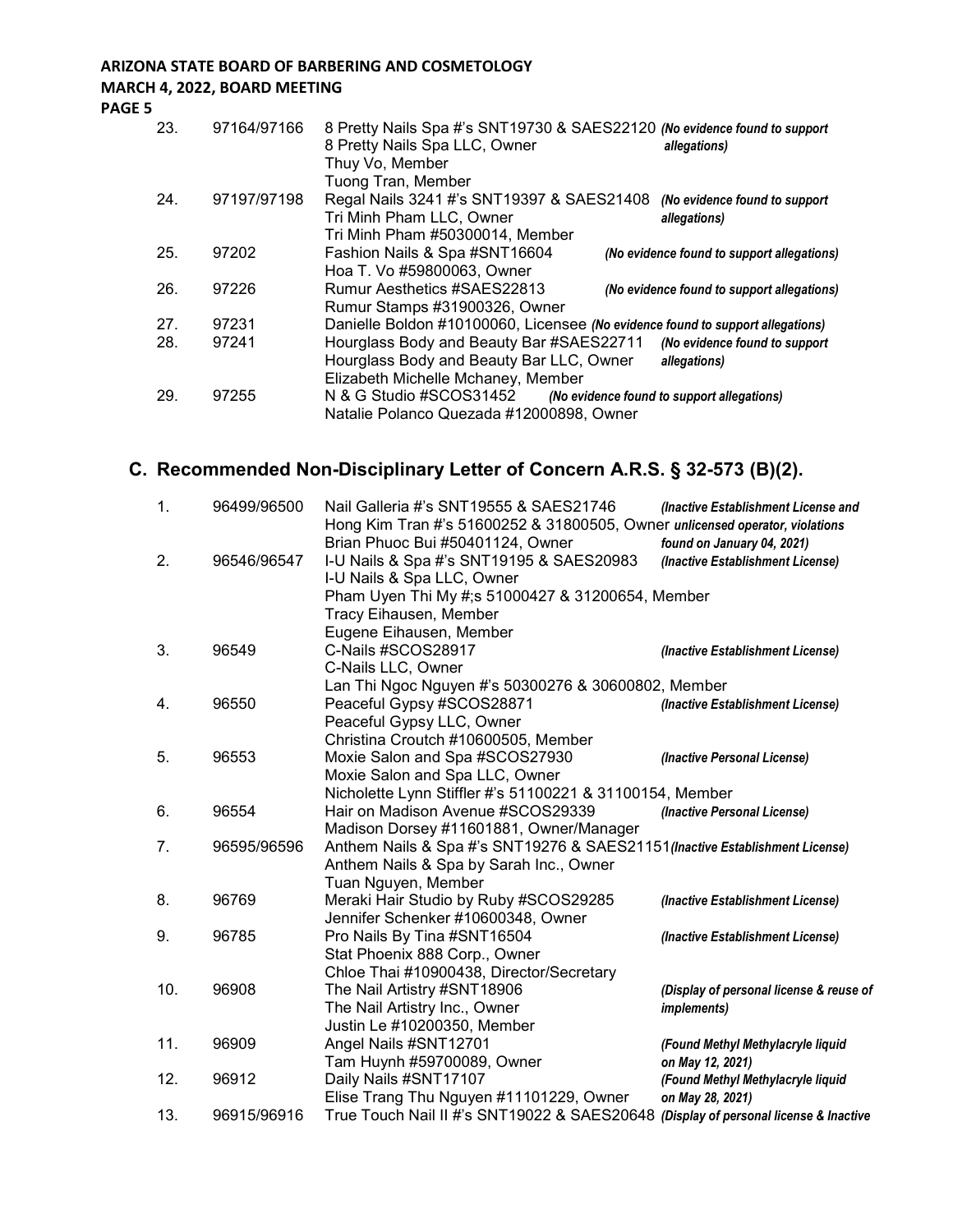## **ARIZONA STATE BOARD OF BARBERING AND COSMETOLOGY**

## **MARCH 4, 2022, BOARD MEETING**

|     |             | True Touch Nail II LLC, Owner<br>Thao Luu, Member<br>Johnny Trinh, Member                                                                                                                     | establishment and personal licenses)                        |
|-----|-------------|-----------------------------------------------------------------------------------------------------------------------------------------------------------------------------------------------|-------------------------------------------------------------|
| 14. | 96918/96919 | Superior Nail #'s SNT18344 & SAES19491<br>Superior Nail LLC, Owner<br>Michelle chu #51800427, Member                                                                                          | (Inactive Establishment and Personal<br>Licenses)           |
| 15. | 96921       | Can T Luu #10801013, Member<br>Alvea Spa Shea Homes of Phoenix #SCOS21593 (Display of Establishment and                                                                                       |                                                             |
|     |             | Alvea Spa Shea Homes of Phoenix Inc., Owner Personal Licenses and enclosed<br>Bert Selva, President<br>Ross Kay, Vice-President                                                               | towels)                                                     |
| 16. | 96923/96924 | Ronald L. Lakey, Vice-President<br>My Nail Spa@Marley Park Plaza #'s SNT17967 & SAES18891<br>My Nail Spa@Marley Park Plaza LLC, Owner                                                         | (Inactive<br><b>Establishment and display of</b>            |
| 17. | 96926       | Quang Vinh Nguyen #50601174, Member establishment license; one gal of MMA)<br>Le Nails Work #SNT17699<br>Phuong Nguyen #51600652, Owner of nail drill bits violations found on June 02, 2021) | (Unlicensed operator, display of personal license and reuse |
| 18. | 96935       | Inspired Beauty #SCOS27476<br>Javon Chatiera Windham #11301901, Owner                                                                                                                         | (Display of Establishment and Personal licenses)            |
| 19. | 97051       | Supercuts 82213 #SCOS28972<br>Northridge WW LLC, Owner<br>Omar Hajee, Member                                                                                                                  | (Inactive Establishment License)                            |
|     |             | Bharat Kamdar, Member<br>Ankur Kamdar, Member                                                                                                                                                 |                                                             |
| 20. | 97052       | European Wax Center Desert Ridge #SAES21770<br>Desert Ridge Encore Wax LLC, Owner<br>Amy Berberich, Member<br>Traci Swanson, Member                                                           | (Inactive Personal License)                                 |
| 21. | 97053       | Shag Hair Design #SCOS27829<br>Shag Hair Design LLC, Owner<br>Taudie S. DeSanto, Member<br>Robert J. DeSanto, Member                                                                          | (Inactive Establishment License)                            |
| 22. | 97055/97056 | Lisa A. DeSanto, Member<br>Fancy Nails & Spa #'s SNT18167 & SAES19215                                                                                                                         | (Inactive Establishment                                     |
| 23. | 97061/97062 | Diane T, Nguyen, Owner/Manager<br>QNail Bar #'s SNT19927 & SAES22624<br>QNail Bar By A LLC, Owner<br>Andy A Ta #51400089, Member                                                              | and personal licenses)<br>(Inactive Personal License)       |
| 24. | 97118       | Trisha T. Truong #50900478 & 31700202<br>Plush Salon #SCOS17959<br>Jamimal Stuchenschneider #10122048, Owner leather pouch, enclosed towels)                                                  | (Inactive Establishment License and storage                 |
| 25. | 97132       | Morris Barber Shop #SCOS27628<br>Morris Barber Shop LLC, Owner                                                                                                                                | (Inactive Establishment License)                            |
| 26. | 97135       | Fran J Morris, Member<br>Salon De Noveau #SCOS27525<br>Salon Associates LLC, Owner                                                                                                            | (Inactive Personal License)                                 |
| 27. | 97136       | Tracy Mayfield #19500941, Manager<br>Amazing Lash Studio #SAES19542<br><b>DSGS Management LLC, Owner</b><br>Dione Schwartz, Member                                                            | (Inactive Establishment License)                            |
| 28. | 97142       | Gregory Schwartz, Member<br>Primo Studio LLC #SCOS22380                                                                                                                                       | (Found Leather Storage)                                     |
| 29. | 97144/97147 | Dona J. Dole #19700531, Owner<br>Le's Nails & Spa #'s SNT19910 & SAES22643<br>Le's Nails & Spa LLC, Owner<br>Cuong Tran Phuoc Ha #51500012, Member                                            | (Inactive Personal License)                                 |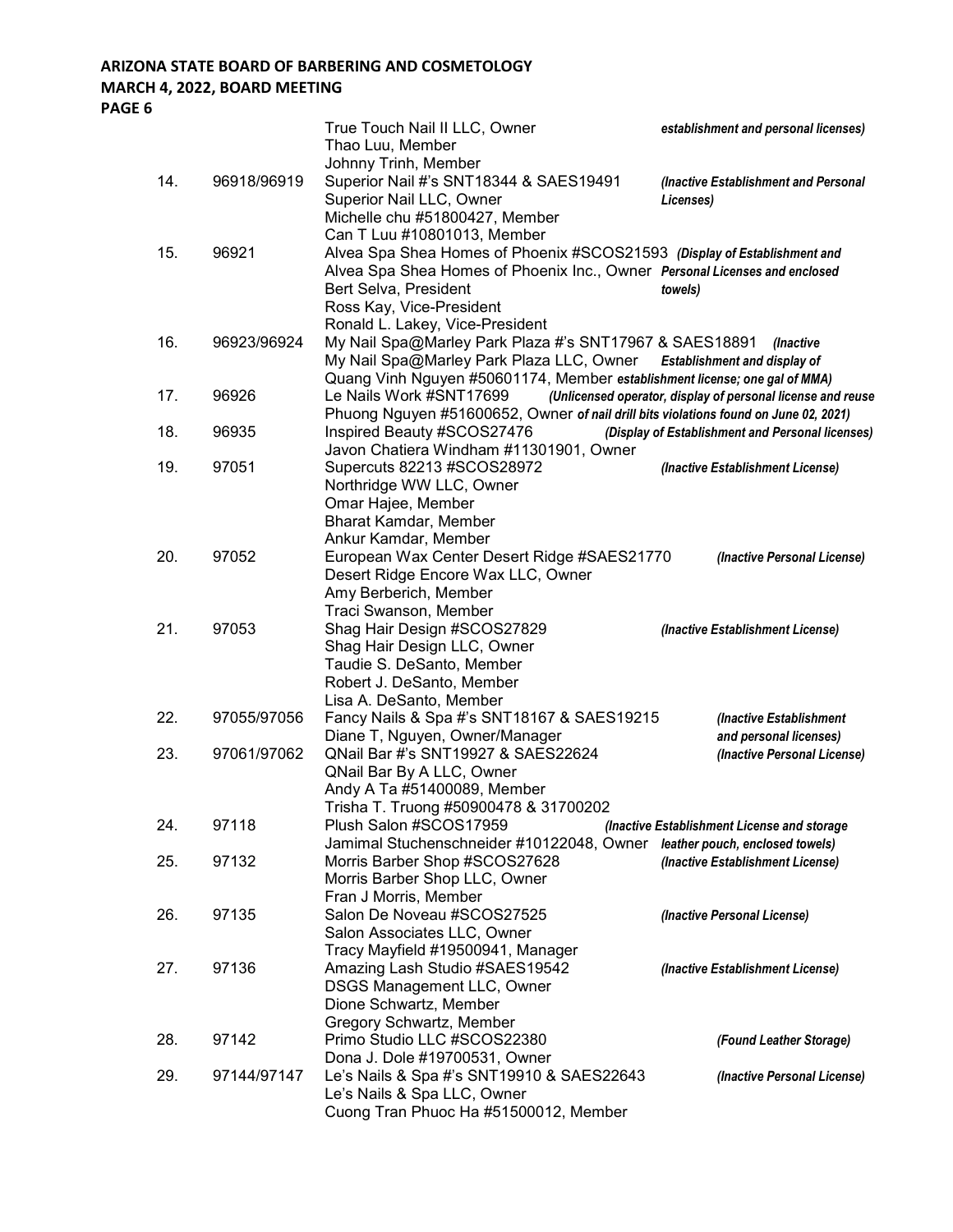| 30. | 97165       | Divine Hair Design #SCOS17910<br>Tamara & Co Inc., Owner                    | (Inactive Establishment License)              |
|-----|-------------|-----------------------------------------------------------------------------|-----------------------------------------------|
|     |             | Tamara Salerno #19600794, Member                                            |                                               |
| 31. | 97169/97170 | Pinky Nails and Spa #'s SNT19771 & SAES2214                                 | (Inactive Establishment                       |
|     |             | Pinky Nails and Spa LLC, Owner                                              | License)                                      |
|     |             | Tommy Hua, Member                                                           |                                               |
| 32. | 97180       | Lorenz Split #SCOS25349                                                     | (Inactive Establishment License)              |
|     |             | Lisa C. Lorenz #10100368, Owner                                             |                                               |
| 33. | 97183       | 20 Volume Ahwatukee #SCOS28601                                              | (Inactive Establishment License)              |
|     |             | Coronado Family Enterprise LLC, Owner                                       |                                               |
|     |             | Stacey Coronado #10901161, Member                                           |                                               |
| 34. | 97184       | Saskia LLC #SCOS21020                                                       | (Inactive Personal License)                   |
|     |             | Saskia LLC, Owner                                                           |                                               |
|     |             | Corneliu Almasan, Member                                                    |                                               |
|     |             | Saskia Almasan #10225245, Member                                            |                                               |
| 35. | 97185       | Gala Nails and Spa #SNT19798                                                | (Inactive Personal License)                   |
|     |             | Gala Nails and Spa LLC, Owner                                               |                                               |
|     |             | Diemmy T Luu #50300105, Member                                              |                                               |
| 36. | 97186       | Modelo Hair Salon #SCOS17969                                                | (Inactive Personal License)                   |
|     |             | Modelo Hair Salon LLC, Owner                                                |                                               |
|     |             | Juana Mendoza, Member                                                       |                                               |
| 37. | 97187       | Alma's Beauty Salon #SCOS20722                                              | (Inactive Establishment License)              |
|     |             | Alma D. Flores #19400682, Owner                                             |                                               |
| 38. | 97188       | Golen Rule Salon #SCOS28367                                                 | (Display of personal license)                 |
|     |             | Aimee Taylor #11501961, Owner                                               |                                               |
| 39. | 97191       | Graceful Glamour #SCOS31293                                                 | (Inactive Personal License)                   |
|     |             | Graceful Glamour LLC, Owner                                                 |                                               |
|     |             | Rachael Grace Price #11600759, Member                                       |                                               |
|     |             | Brian Lee Price, Member                                                     |                                               |
| 40. | 97208       | Sports Clips AZ128#SCOS22568                                                | (Inactive Personal License)                   |
|     |             | Sport Clips AZ128/EASC2 LLC, Owner                                          |                                               |
|     |             | EASC2 LLC, Member                                                           |                                               |
| 41. | 97209       | Nice Nail #SNT17065                                                         |                                               |
|     |             | Nice Nails/Tran Corporation LLC, Owner                                      | (Inactive Personal License)                   |
|     |             | Phung Tran #59816774, Manager                                               |                                               |
| 42. | 97213       | Arte Salon & Barber #SCOS24223                                              | (Inactive Establishment License)              |
|     |             | Jesus F. Heguertty, Owner                                                   |                                               |
| 43. | 97222       |                                                                             |                                               |
|     |             | JSW the Style Lounge #SCOS29804                                             | (Inactive Establishment and Personal          |
|     |             | JSW the Style Lounge LLC, Owner                                             | License)                                      |
|     |             | Jacqueline Scordato #10600959, Member                                       |                                               |
| 44. | 97224       | Zach Westwood, Member                                                       |                                               |
|     |             | Mauricio Fregoso Salon #SCOS15939                                           | (Inactive Establishment License)              |
|     |             | Mauricio Fregoso JIYU Inc., Owner                                           |                                               |
|     |             | Mauricio Fregoso #19600087, President                                       |                                               |
| 45. | 97227       | The Dollhouse Salon and Vintage boutique #SCOS25125 (Inactive Establishment |                                               |
|     |             | The Dollhouse Salon and Vintage Boutique LLC, Owner                         | License)                                      |
|     |             | Annie Walters #10600435, Manager                                            |                                               |
| 46. | 97228/97229 | Nails by Yen LLC #'s SNT17340 & SAES17945 (Inactive Establishment License)  |                                               |
|     |             | Nails by Yen LLC, Owner                                                     |                                               |
|     |             | Tung Thanh Lam #50100215, Member                                            |                                               |
|     |             | Yen T. Tran #50100216, Member                                               |                                               |
| 47. | 97242       | Krishna Beauty #SAES21606                                                   | (Inactive establishment license & advertising |
|     |             | Krishna Beauty LLC, Owner<br>differently)                                   |                                               |
|     |             | Mina Suthar, Member                                                         |                                               |
| 48. | 97244       | Glow Beauty & Body LLC #SAES22114                                           | (Inactive Establishment License)              |
|     |             | Glow Beauty & Body LLC, Owner                                               |                                               |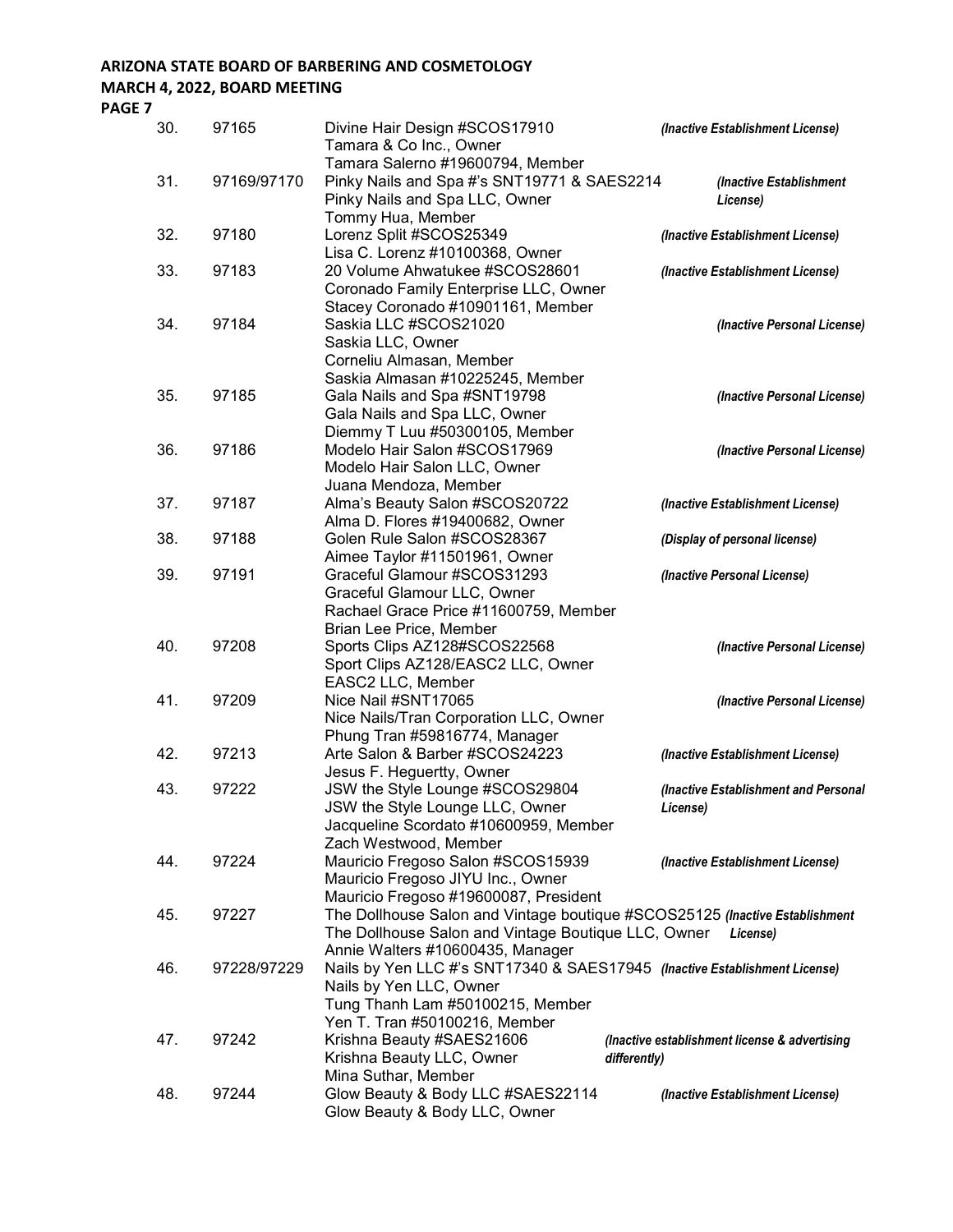|     |       | Maria Del Carmen Hernandez #31700907, Member/Manager |                                                      |
|-----|-------|------------------------------------------------------|------------------------------------------------------|
| 49. | 97279 | Sugar Me Wax #SAES21077                              | (Inactive Personal License)                          |
|     |       | Sugar Me Wax LLC, Owner                              |                                                      |
|     |       | Brigham Dallas, Manager                              |                                                      |
|     |       | Layne C. Nyberg #31400658, Member                    |                                                      |
| 50. | 97280 | Z & B #SCOS26500                                     | (Inactive Establishment License)                     |
|     |       | Z & B LLC, Owner                                     |                                                      |
|     |       | Faye Benjamin #11100910, Member                      |                                                      |
| 51. | 97284 | Golden Nails & Spa +Wax #SNT18649                    | (Inactive Establishment License)                     |
|     |       | Golden Nails & Wax + LLC, Owner                      |                                                      |
|     |       | Vu Nguyen #50700076, Member                          |                                                      |
| 52. | 97288 | Shear Roots #SCOS26950                               | (Display of establishment and personal license, last |
|     |       | Shear Roots LLC, Owner                               | inspection report and inactive personal license)     |
|     |       | Marisa Patterson #11306108, Statutory Agent          |                                                      |
|     |       | Lowen Patterson, Manager                             |                                                      |
| 53. | 97335 | Luxe By Lilly #SCOS30876                             | (Inactive Establishment and Personal License)        |
|     |       | Luxe By Lily LLC, Owner                              |                                                      |
|     |       | Lillian Sandoval #10600691, Manager                  |                                                      |
| 54. | 97337 | Hair By Sabree #SCOS29873                            | (Inactive Establishment License)                     |
|     |       | Sabree Leora #10900821, Owner                        |                                                      |
| 55. | 97341 | Ivan's Studio #SCOS243                               | (Inactive Personal License)                          |
|     |       | Wendy Grenfell #18022234, Owner                      |                                                      |
| 56. | 97342 | Salon 114 #SCOS30167                                 | (Inactive Establishment License)                     |
|     |       | Salon 114 LLC, Owner                                 |                                                      |
|     |       | Mary Springer #19900453, Member                      |                                                      |
| 57. | 97345 | StainD #SCOS28647                                    | (Display of Establishment License)                   |
|     |       | Bella Beauty LLC, Owner                              |                                                      |
|     |       | Kerry A. Michell #10800945, Member                   |                                                      |
|     |       | William Michell, Member                              |                                                      |
| 58. | 97346 | Head First Designs by Steve Pavon #SCOS3456          |                                                      |
|     |       |                                                      | (Inactive Establishment and                          |
|     |       | Steve Pavon #18600376, Owner                         | <b>Personal License)</b>                             |
| 59. | 97352 | Hair Therapy Salon #SCOS30746                        | (Inactive Personal License)                          |
|     |       | Hair Therapist LLC, Owner                            |                                                      |
|     |       | Nubia Castillo #10332394, Member                     |                                                      |
| 60. | 97353 | The Parlor Skin Care #SCOS28047                      | (Inactive Personal License)                          |
|     |       | The Parlor Skin Care LLC, Owner                      |                                                      |
|     |       | Heather Clerico #70600004, Member                    |                                                      |
| 61. | 97355 | Smitten Salon #SCOS23794                             | (Inactive Personal License)                          |
|     |       | Angela D. Boisvert #10200229, Co-Owner               |                                                      |
|     |       | Darren W. Boisvert, Co-Owner                         |                                                      |
| 62. | 97357 | Francois Salon #SCOS29603                            | (Inactive Establishment License)                     |
|     |       | Felicia Mejias #10801295, Owner                      |                                                      |
| 63. | 97358 | Roxy Hairstylist #SCOS31625                          | (No First Aid Kit)                                   |
|     |       | Roxanne E. Schweitzer #22000463, Owner               |                                                      |
| 64. | 97374 | Top Nail Salon #SCOS23487                            | (Display of Establishment License)                   |
|     |       | Henry Nguyen #50501067, Owner                        |                                                      |
| 65. | 97405 | Guy & Gal Salon & Spa #SCOS26639                     | (Inactive Establishment License)                     |
|     |       | Guy & Gal Salon & Spa LLC, Owner                     |                                                      |
|     |       | Sone Xaiyashiha #10225324, Member                    |                                                      |
| 66. | 97406 | Supercuts 82718 #SCOS28671                           | (Display of Establishment License)                   |
|     |       | Carnelian Associates LLC, Owner                      |                                                      |
|     |       | Adela Fernandez, Member                              |                                                      |
|     |       | Diane Calta, Member                                  |                                                      |
|     |       | Cheryl Robinson, Member                              |                                                      |
|     |       | Joseph Robinson, Member                              |                                                      |
| 67. | 97408 | Elegant Nails #SNT19833                              | (Inactive Establishment License)                     |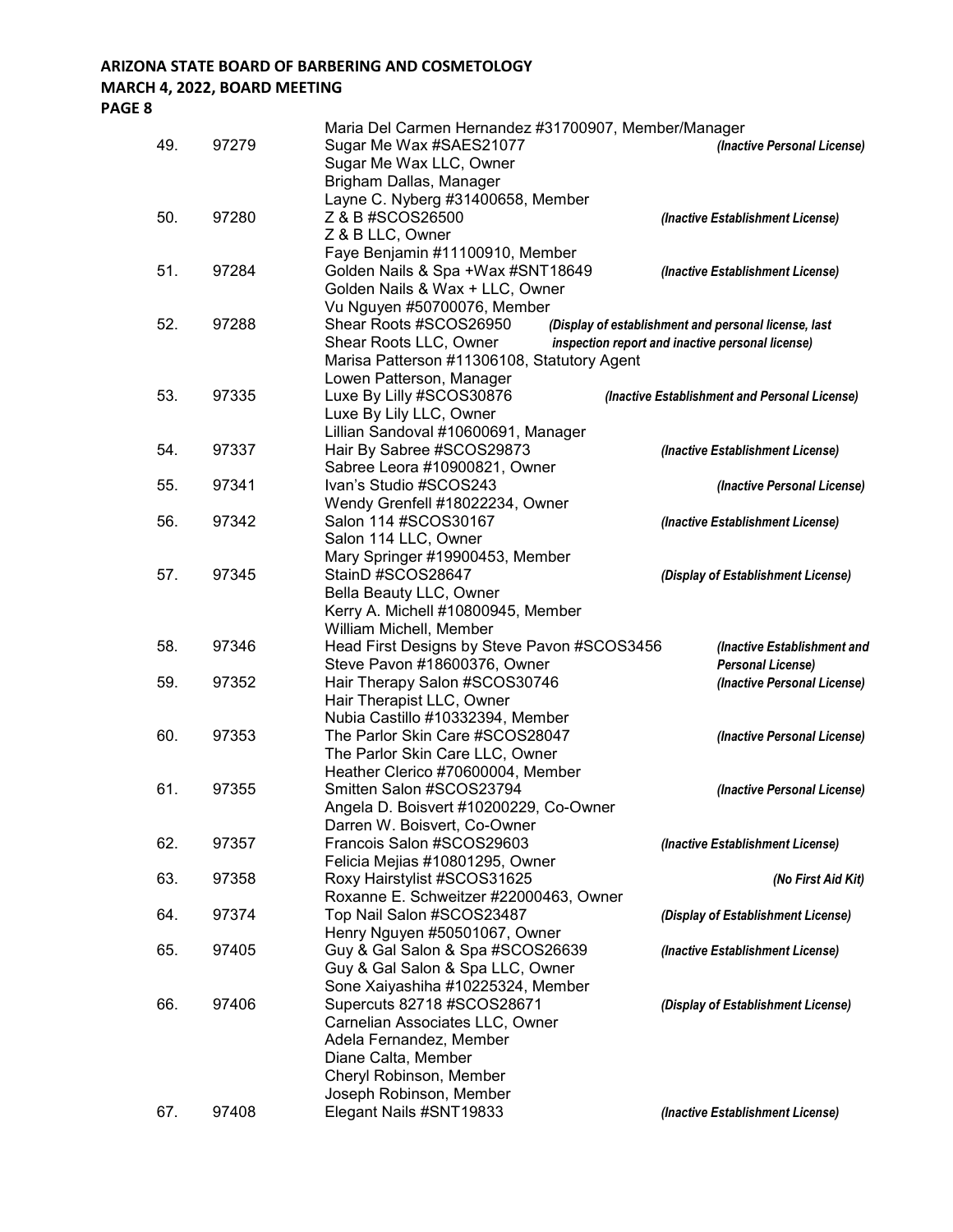|     |       | Vivian Nails Inc., Owner                                       |                                  |
|-----|-------|----------------------------------------------------------------|----------------------------------|
|     |       | Thi Si Le, President<br>Lien Thi Ngoc Trinh #51500374, Manager |                                  |
| 68. | 97409 | I Touch Day Spa #SCOS27223                                     | (Inactive Personal License)      |
|     |       | I Touch Day and Spa LLC, Owner                                 |                                  |
|     |       | Minh Van Pham #50800352, Member                                |                                  |
| 69. | 97410 | Gracy's Beauty Salon #SCOS26842                                | (Inactive Establishment License) |
|     |       | Gracelia Acosta #10225150, Owner                               |                                  |
| 70. | 97414 | Daisy Nails #SNT17250                                          | (Inactive Personal License)      |
|     |       | Daisy Nails LLC, Owner                                         |                                  |
|     |       | Van T. Luong #'s 59920487 & 31200634, Member                   |                                  |
| 71. | 97424 | The Buffalo Nickel Salon & Day Spa #SCOS29717                  | (Inactive Personal License)      |
|     |       | Shawna Bolton Inc., Owner                                      |                                  |
|     |       | Shawna Bolton #31300529, Member                                |                                  |
| 72. | 97425 | Brushed Beauty #SCOS30897                                      | (Inactive Establishment License) |
|     |       | <b>Brushed Beauty LLC, Owner</b>                               |                                  |
|     |       | Shelly Kay #10900185, Member                                   |                                  |

# **D. Recommended Informal Interview or Negotiation Terms A.R.S. § 32-573 (C) (D).**

| 1. | 95186       | Taglio Salon #SCOS26482                                     |
|----|-------------|-------------------------------------------------------------|
|    |             | RC Salon Systems LTD, Owner                                 |
|    |             | Thomas Rough #19501024, Director/President                  |
|    |             | Lisa Rough, Director/President                              |
| 2. | 95978       | Imaj Institute School #ASL24                                |
|    |             | Phoenix Photonix Inc. - Imaj Institute                      |
|    |             | Gary Begley #31400143, President/C.E.O.                     |
|    |             | Margaret Begley #'s 71200016 & 31000609, Secretary/Director |
| 3. | 96863       | D'Image Beauty College #CSL162                              |
|    |             | D'Image Beauty College Avondale LLC, Owner                  |
|    |             | Luz Elva Jaime-Martinez #90600042, Member,                  |
| 4. | 97104       | Bellazza Beauty Bar #SCOS29936                              |
|    |             | Bellazza Beauty Bar LLC, Owner                              |
|    |             | Irma I Arias #10601596, Member                              |
|    |             | Roberto Acedo-Gonzalez, Member                              |
| 5. | 97134       | Fifth Gear Salon #SCOS15098                                 |
|    |             | Fifth Gear Salon LLC, Owner                                 |
|    |             | Adriana Padilla #10123035, Member                           |
| 6. | 97145       | 2020 Nails #SCOS30137                                       |
|    |             | 2020 Nails LLC, Owner                                       |
|    |             | Shawn Dieu Chi Tran #50300021, Statutory Agent              |
|    |             | Mimi Nguyen, Member                                         |
| 7. | 97181/97182 | Regal Nails 1746 #'s SNT19729 & SAES22119                   |
|    |             | Henry T. Nguyen #50700543, Owner                            |
| 8. | 97195&      | Simple Beauty Salon LLC #SCOS26591                          |
|    | 97219       | Gifty Akuoko #11402242, Licensee                            |
| 9. | 97218       | Galaxy Nails & Spa #SNT17078                                |
|    |             | Galaxy Nails & Spa LLC, Owner                               |
|    |             | THBT TRUST, Member                                          |
|    |             | Tinh Vuong #50500917, Member                                |
|    |             | Hanh Vu #'s 50500167 & 30500076, Member                     |
|    |             |                                                             |

**END OF CONSENT AGENDA**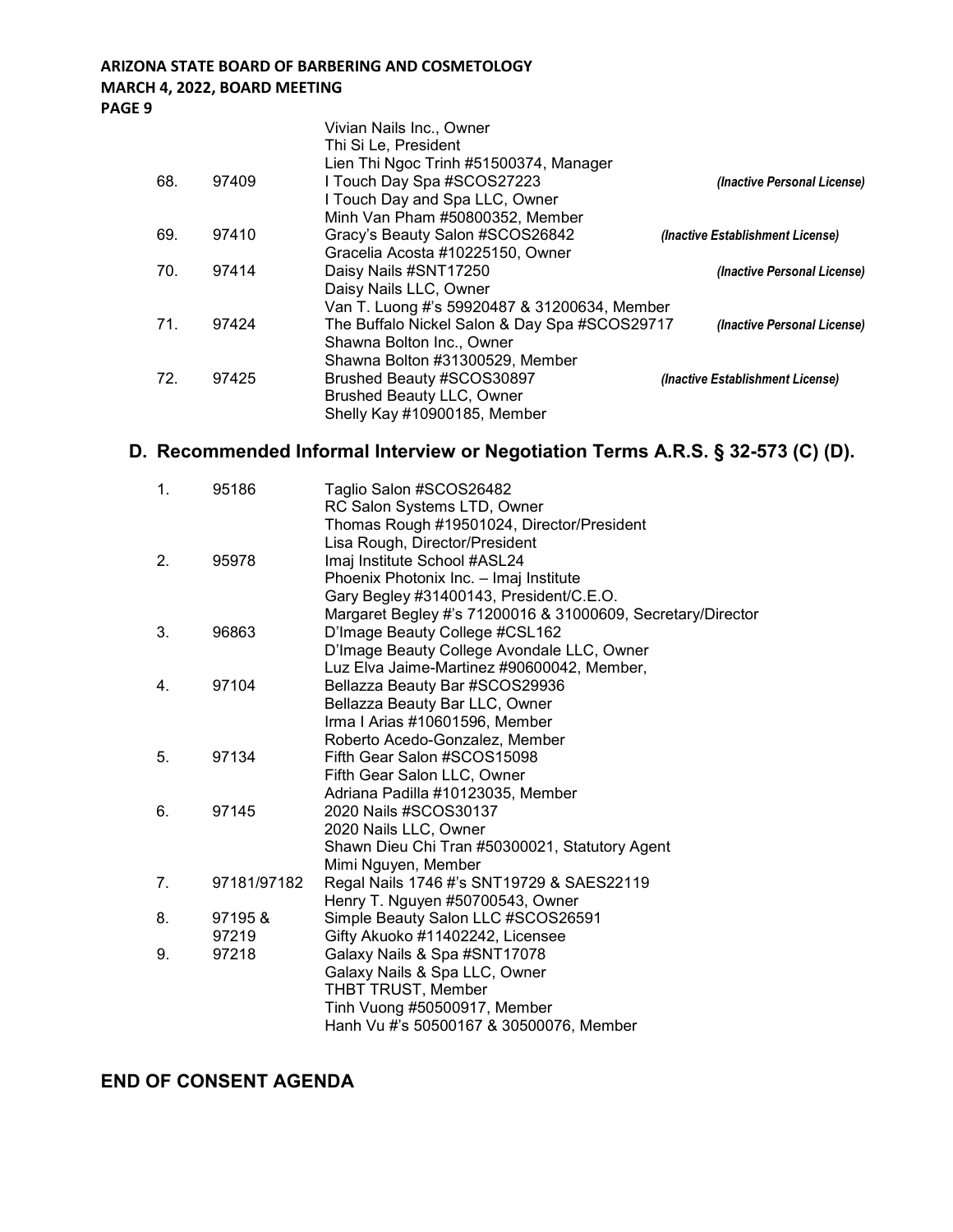## **STEP 2: HEARINGS**

# **ALL ITEMS BELOW INCLUDE BOARD AUTHORITY FOR DISCUSSION, CONSIDERATION AND POSSIBLE ACTION:**

The Board may go into Executive Sessions for the purpose of obtaining legal advice from the Board's attorney on any of the agenda items under Step 3 pursuant to A.R.S. § 38.431.03  $(A)(3)$ .

The Board may vote to go into Executive Session to discuss and consider records exempt by law from public inspection, including the receipt and discussion of information, or testimony that is confidential by State of Federal Law on all agenda items under Step 3 pursuant to A.R.S. § 38-431.03 (A)(2).

#### **A. Review, Discussion and Possible Action on Appeal from a Denial of Application.**

None

#### **B. Review, Discussion and Possible Action on Motion to Deem A.R.S. § 32-573 (E).**

None

**C. Report, Discussion and Possible Action on Opening a Complaint Pursuant to A.R.S. § 32-572 (A) (2) (6) (B) (C) (2) (D) and A.R.S. § 32-573 (A).**

None

**D. Review, Discussion and Possible Action on Respondent's Letter following Orders of Revocation.**

None

**E. Review, Discussion, and Possible Action to Amend Allegations of Statutory and Rule Violations in a Matter Moved to Formal Hearing.**

None

**F. Formal Hearing Pursuant to A.R.S. § 32-573 (D) or in the Alternative Accept Signed Consent Agreement for Voluntary Revocation of License Pursuant to A.R.S. § 32-573 (E).**

None

**G. Review, Discussion and Reconsideration on Denial of Application and Possible Action on Opening an Investigation Pursuant to A.R.S. § 32-571 (A) (1).**

None